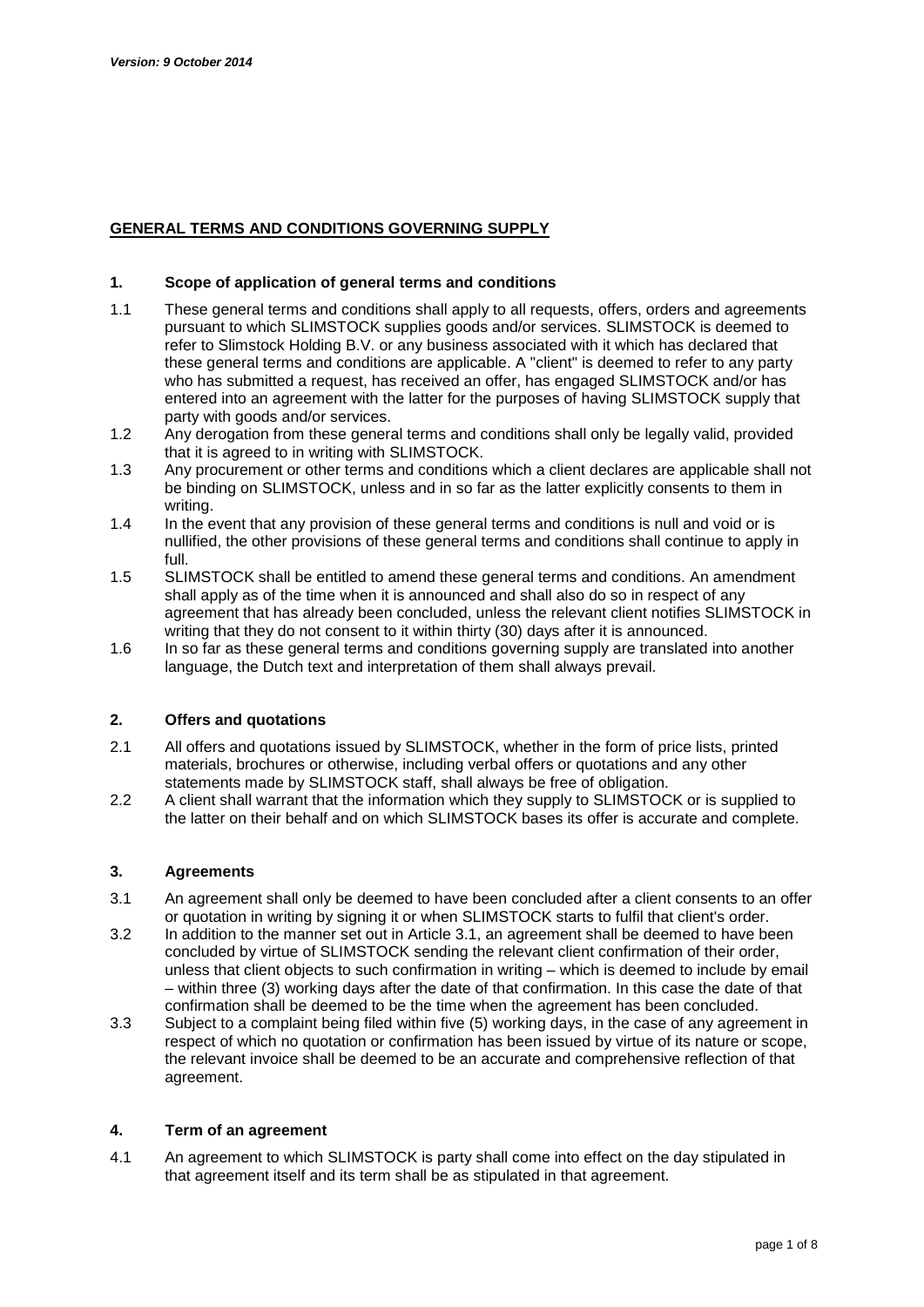- 4.2 An agreement governing support and maintenance shall come into effect on the day on which the relevant software is installed and shall expire on 31 December of the following calendar year. Renewal or cancellation shall occur in accordance with a separate agreement entered into with the relevant client in respect of those services.
- 4.3 An agreement governing the implementation of software shall expire when the parties sign the form designed for that purpose but at any rate by no later than twelve (12) months after the date on which the software has been installed for that client.
- 4.4 In the event that an agreement to which SLIMSTOCK is party terminates before the term for which it has been concluded expires, the relevant client shall be liable to pay SLIMSTOCK in full in respect of the time that has elapsed. Any savings and benefits arising for SLIMSTOCK from such premature termination may be deducted from the amount of compensation.
- 4.5 A licensing agreement for any software may be concluded for a definite or an indefinite term depending on what is stipulated in this respect in the relevant agreement.

## **5. Prices, invoicing and payment**

- 5.1 Unless otherwise stipulated, SLIMSTOCK's prices are expressed in euros exclusive of VAT.
- 5.2 Should SLIMSTOCK produce a costing and/or budget, it shall only be of an indicative nature and shall not be binding on SLIMSTOCK.
- 5.3 Unless agreed otherwise, the following invoicing instalments shall apply:
	- a. where software is supplied and implemented, 30% when the order is placed, 50% upon installation and the remaining 20% three (3) months following installation;
	- b. in the case of secondment, interim management and expenses, monthly in arrears;
	- c. in the case of education, training and coaching, 100% when the order is placed.
- 5.4 Where a client has a duty to effect periodic payments and expenditure increases, SLIMSTOCK shall be entitled to raise its fees within reason.
- 5.5 Unless otherwise agreed, a client shall pay any amount that is due within fourteen (14) days after the relevant invoice date. A client shall not be entitled to suspend payment of or to set off any amount they owe to SLIMSTOCK.
- 5.6 Any objection to an invoice issued by SLIMSTOCK shall be submitted in writing within five (5) working days along with an accurate statement of the nature of and grounds for the complaint.
- 5.7 In the event that a client fails to pay for any services provided by SLIMSTOCK by the agreed deadline for payment, SLIMSTOCK may cease to execute the relevant agreement (temporarily if necessary). Following the deadline for payment, the client shall be liable for any legally stipulated commercial interest on the outstanding amount without any reminder or notice of default being required.
- 5.8 Should a client again fail to pay a debt after receiving a reminder or notice of default, SLIMSTOCK may pass it on for collection. In such a case the client shall ever duty to pay any judicial or extrajudicial expenses in addition to the amount already owed, which is deemed to include any expert's fees and the cost of mediation where applicable (whether it fails or not).
- 5.9 SLIMSTOCK's administrative records shall serve as comprehensive proof of any performance effected by SLIMSTOCK and the amount payable by the relevant client in consideration thereof, subject to that client's right to present evidence to the contrary.

# **6. Delivery and installation of software**

- 6.1 SLIMSTOCK shall install software for a client and shall determine the manner in which this is to occur in consultation with that client.
- 6.2 SLIMSTOCK shall determine the form and language in which any user documentation is to be supplied.
- 6.3 A client shall accept the software in its condition following its installation ("as is"), hence with all visible and concealed bugs or defects subject to SLIMSTOCK's obligations pursuant to the terms of the warranty stipulated in Article 7.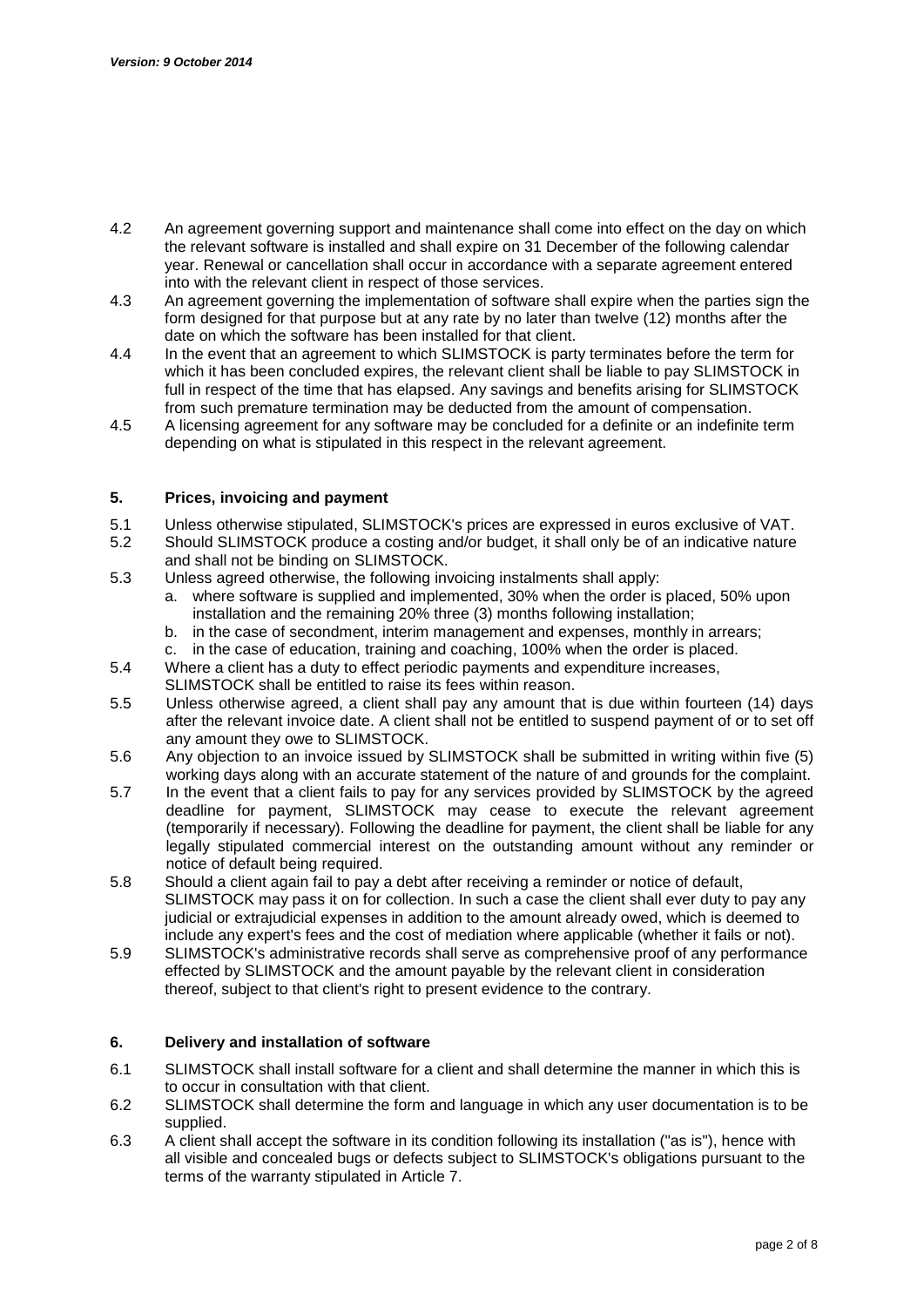# **7. Warranty**

- 7.1 For the purposes of these general terms and conditions governing supply "Deficiency" is deemed to refer to a failure to comply with the functional or technical specifications which the parties have explicitly agreed to in writing with each other. A Deficiency shall only be deemed to exist, provided that the relevant client is able to show that it exists and it can be reproduced. A client shall have a duty to notify SLIMSTOCK of any Deficiency immediately.
- 7.2 SLIMSTOCK does not warrant that any software supplied to a client is suitable for the way in which that client actually uses it and/or envisages using it.
- 7.3 SLIMSTOCK shall do all in its power to remedy any Deficiency in the relevant software within a reasonable period of time, provided that it is reported to SLIMSTOCK in detail and in writing within one (1) year after its installation has been completed and the relevant client has approved it as such. SLIMSTOCK shall carry out such remedial work at a place and in a manner that it is to determine.
- 7.4 Under no circumstances shall SLIMSTOCK have a duty to restore any data that is corrupted or lost.
- 7.5 SLIMSTOCK shall not be liable in the event that all or part of any software ceases to function as a result of its modification by any other party.

# **8. Training**

- 8.1 SLIMSTOCK shall do all in its power to provide any training agreed to with a client with due care and in accordance with any arrangements and procedures determined in writing together with that client as the case may be. All services pertaining to training shall be provided in accordance with a duty of care. A client shall consent to SLIMSTOCK determining the substance and depth of any training.
- 8.2 Any enrolment for training shall be binding after SLIMSTOCK confirms it.<br>8.3 A client shall be responsible for the selection of any training for its trainee
- A client shall be responsible for the selection of any training for its trainees and its suitability.
- 8.4 In the event that SLIMSTOCK is of the opinion that the number of enrolments constitutes grounds for doing so, acting at its own discretion SLIMSTOCK shall be entitled to cancel the relevant training, to combine it with one (1) or more training courses, or to arrange for it to occur at a subsequent time or date. SLIMSTOCK reserves the right to change the training venue.
- 8.5 Where an agreement is entered into with a view to having it executed by a specific person, such as a specific instructor, trainer or speaker, SLIMSTOCK shall be entitled to replace such person with one (1) or more persons with identical or similar qualifications.
- 8.6 Cancellation or any failure to appear shall not excuse the relevant client from their obligations pursuant to the agreement concerned.

#### **9. Maintenance and support**

- 9.1 SLIMSTOCK shall only provide maintenance and/or support for any software supplied to a client, provided that the parties have agreed to this in writing. The nature of any maintenance and support arrangements shall be set out in a separate agreement
- 9.2 The provision of maintenance by SLIMSTOCK shall not excuse a client from their own responsibility for managing the relevant software, which is deemed to include verification of the settings, the use of that software and the manner in which the output produced by using that software is used. Furthermore, a client shall be responsible for any instruction provided to the users of any software and their use of it.

#### **10. New versions**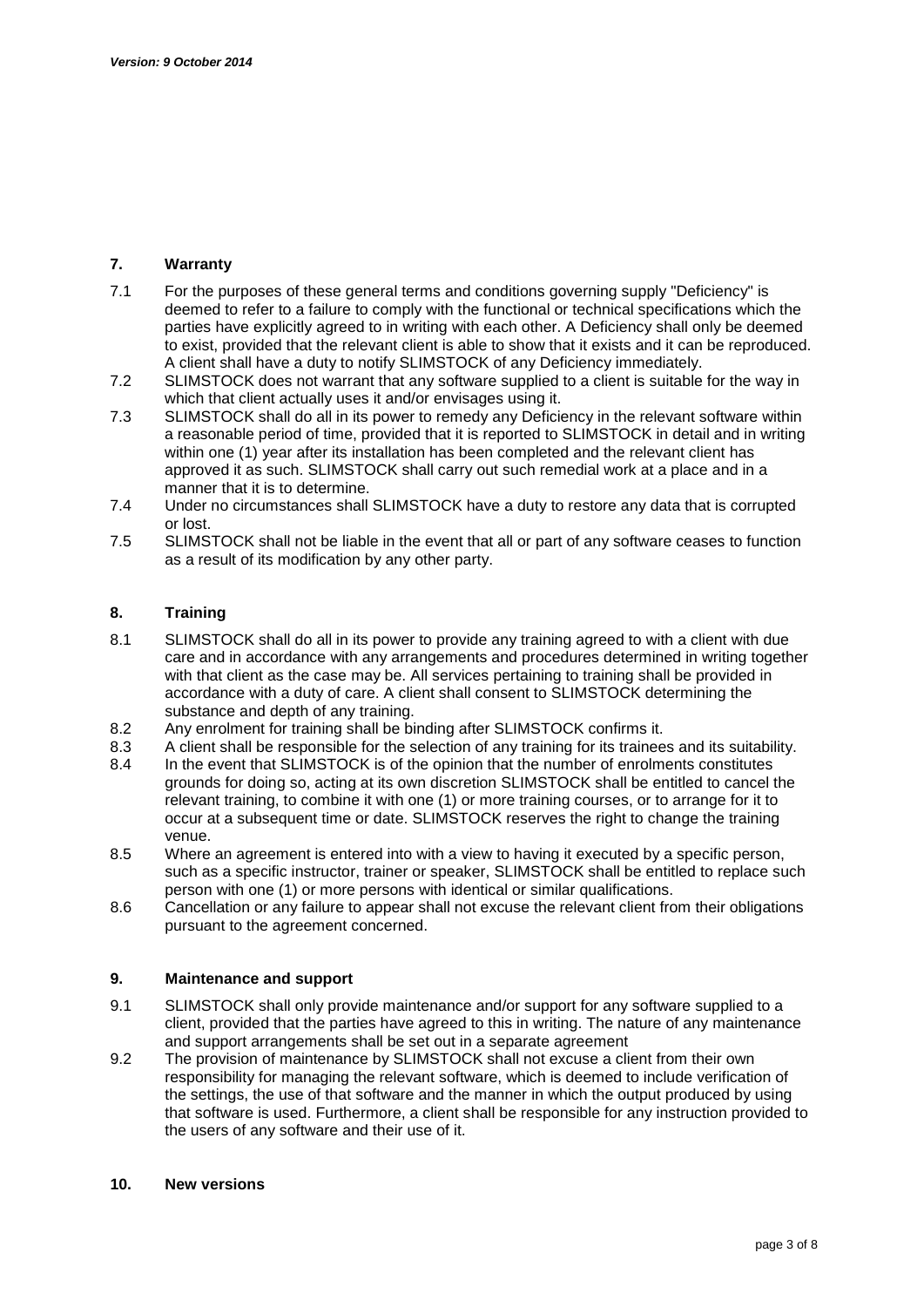- 10.1 Any maintenance that is agreed on shall include the supply of new versions of the relevant software.
- 10.2 Three (3) years after an upgraded version has been provided, SLIMSTOCK shall no longer have a duty to provide maintenance and/or support for the previous version.
- 10.3 SLIMSTOCK may import functionality from a previous version of the relevant software but does not warrant that any new version will contain the same functionality as the previous one. SLIMSTOCK shall not have a duty to retain, modify or add specific features or functionality of any software specifically for a client.
- 10.4 SLIMSTOCK may require that a client modify its system (equipment, software and the like) should this be necessary to ensure that a new version of the relevant software functions properly.

#### **11. Secondment and consultancy**

- 11.1 In the case of secondment or consultancy it shall be up to SLIMSTOCK to appoint any person to carry out the relevant work, unless the agreement concerned explicitly stipulates which person will be doing so. In so far as a person designated by SLIMSTOCK or in an agreement no longer works for SLIMSTOCK or is prevented from carrying out the work for the relevant client for some other reason, SLIMSTOCK shall be entitled to appoint some other person to continue to perform the relevant work.
- 11.2 A client shall not be permitted to enter into an employment contract or consultancy agreement directly with any person who carries out work for that client on behalf of SLIMSTOCK. In the event that this clause is breached, the relevant client shall forfeit a penalty, immediately payable without the need for any further letter of demand, amounting to EUR 100,000.00 to SLIMSTOCK subject to the latter's right to seek compensation for any loss that it has actually suffered.

## **12. General provisions governing the services provided by SLIMSTOCK**

- 12.1 SLIMSTOCK shall do all in its power to provide any services agreed to with a client by exercising due care in accordance with any arrangements and procedures stipulated in writing together with that client. SLIMSTOCK shall provide all of its services in accordance with a duty of care.
- 12.2 The turnaround time for an order shall depend on various factors and circumstances, such as the efforts made by SLIMSTOCK, the quality of the details and information supplied by the relevant client and any assistance provided by the latter or any other relevant party SLIMSTOCK shall therefore not commit itself to a turnaround time for an order.
- 12.3 In the event that a service agreement is concluded with a view to having it executed by a specific person, SLIMSTOCK shall always be entitled to replace such person with one (1) or more other persons with at least similar qualifications following consultation with the relevant client.
- 12.4 Where SLIMSTOCK provides services based on information that is to be supplied by a client, the latter shall prepare such information in accordance with any conditions stipulated by SLIMSTOCK and it shall be supplied at that client's risk and expense. A client shall warrant that any materials, information, software, procedures or instructions which it supplies or issues to SLIMSTOCK for the purposes of the latter providing the relevant services is or are accurate and complete.
- 12.5 Unless explicitly agreed otherwise, SLIMSTOCK shall only provide services at the times and on the working days that are customary for it. SLIMSTOCK's schedules and other estimates shall be based on this.
- 2.6 A client shall avail themselves of any advice provided by SLIMSTOCK at their own risk and expense.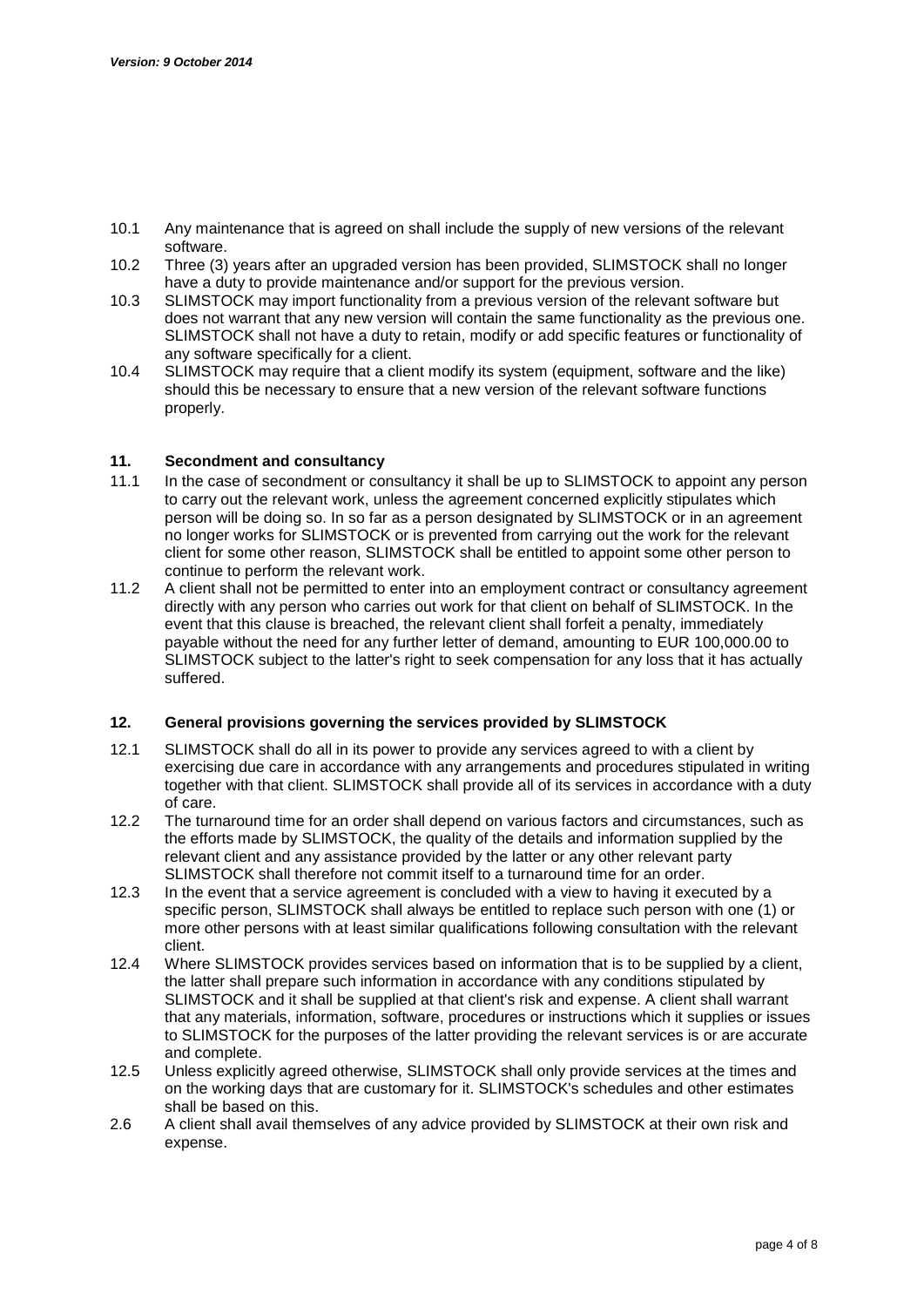#### **13. Non-disclosure and security**

- 13.1 A client and SLIMSTOCK shall ensure that any information which either receives from the other party and which they know or may reasonably be expected to know is of a confidential nature is treated in confidence. The party receiving such confidential information shall use it solely for the purpose for which it is provided. Information shall at any rate be deemed to be confidential where either party designates it as such.
- 13.2 SLIMSTOCK shall endeavour to ensure that the level of data security is reasonable and customary given the state of the art, the sensitivity of the relevant information, the costs involved in securing it and the practical use of the software concerned.

## **14. Intellectual property rights**

- 14.1 All intellectual property rights to any software, applications, documentation, reports, analyses, quotations and other items which are developed or supplied to a client pursuant to an agreement and any modification of or addition to same shall be vested exclusively in SLIMSTOCK, or its licensers or suppliers. A client shall only acquire the licence which is explicitly granted to them in writing by means of the licensing agreement which SLIMSTOCK has entered into with that client. That licence shall be non-exclusive, non-transferable and not be susceptible of sublicensing.
- 14.2 SLIMSTOCK shall be permitted to install a technical device for the purposes of protecting any software, equipment, database, website and the like in relation to an agreed limitation of the nature, or term of the licence to use such items. A client shall not be permitted to circumvent or remove such a device.
- 14.3 SLIMSTOCK shall not be liable in respect of any action that is based on a combination, or the operation or use of any software with equipment or software that SLIMSTOCK has not supplied or the outcome of any modification of such software by a client.

#### **15. Duty to cooperate**

- 15.1 A client shall punctually provide SLIMSTOCK with any data and/or information which is useful, necessary or is deemed to be advisable in relation to all requests, quotations, orders or agreements pursuant to which SLIMSTOCK supplies or goods and/or services, and shall provide it with every assistance. In the event that a client fails to comply with this duty to cooperate, SLIMSTOCK may charge that client for any expenses incurred as a result.
- 15.2 In the event that SLIMSTOCK staff carry out work on a client's premises, that client shall provide any facilities that are required free of charge. A client shall indemnify SLIMSTOCK against any claim made by a third party, which is deemed to include SLIMSTOCK staff, while an agreement is being executed as a result of any act or omission on the part of that client and/or any unsafe situation within the latter's organisation.

#### **16. Terms of delivery**

- 16.1 Any interim dates (of handover or otherwise) stipulated by SLIMSTOCK or agreed to by the parties, shall always be deemed to be target dates. SLIMSTOCK shall endeavour to meet any deadlines or dates as far as possible.
- 16.2 Any failure to meet a deadline stipulated by SLIMSTOCK or agreed to by the parties shall not entail that SLIMSTOCK is in default. In all cases, SLIMSTOCK shall only be in default as a result of a failure to meet a deadline after the relevant client notifies it in writing that it is in default. Such notice of default must contain as comprehensive and as detailed a description of the default as possible so as to enable SLIMSTOCK to respond to it as best it can.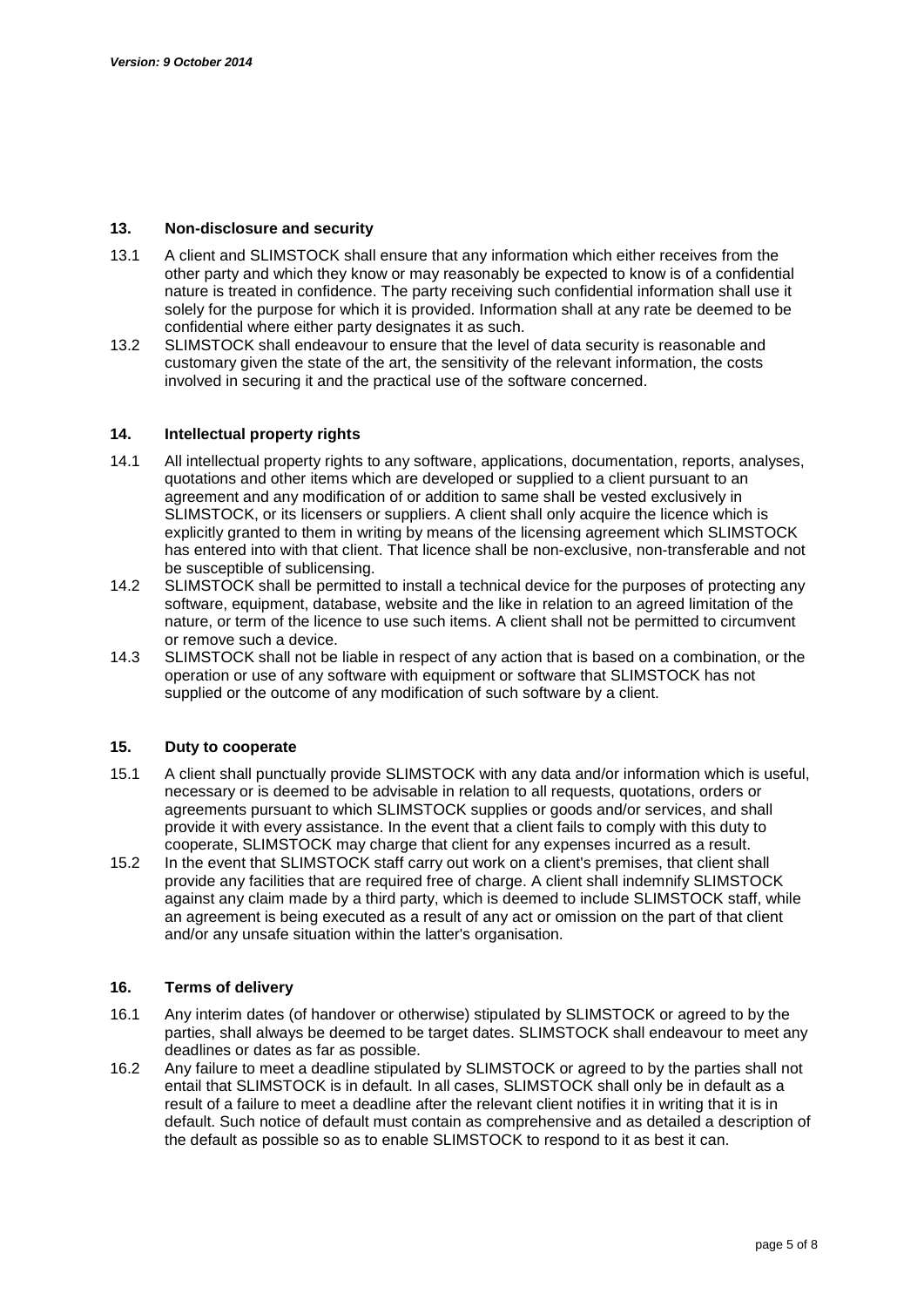# **17. Annulment and cancellation**

- 17.1 Either party shall be entitled to annul an agreement on the grounds of a culpable failure on the part of the other party to comply with it, provided that the other party has culpably failed to comply with any material obligation pursuant to that agreement, after that party has been notified in writing that they are in default. Any duty on the part of a client to effect payment and/or to cooperate shall always be deemed to constitute a material obligation pursuant to the relevant agreement.
- 17.2 In the event that at the time of annulment as provided for in Article 17.1 SLIMSTOCK has already effected performance for the relevant client, that performance and any associated financial obligation shall not be the subject of such restoration of the status ante quo, unless that client can show that SLIMSTOCK is in default of performance to a material extent. Any amount for which SLIMSTOCK has issued an invoice prior to such an annulment in connection with what it has done or supplied for the purposes of executing the relevant agreement, shall remain payable in full (subject to what is stipulated in this respect) and shall fall due immediately at the time of annulment.
- 17.3 A client shall not be entitled to cancel a service agreement or letter of engagement which has been agreed to for a definite term.
- 17.4 SLIMSTOCK shall have the power to terminate an agreement with immediate effect in the absence of any notice of default or prior judicial intervention in the event that:
	- a. the relevant client applies for a moratorium on payments;
	- b. the relevant client is declared bankrupt;
	- c. a client that is a legal entity is liquidated or dissolved other than for the purposes of restructuring it or merging it with another business;
	- d. there is any change in the controlling interest in the relevant client's business;
	- e. a client who is a natural person dies.
- 17.5 SLIMSTOCK shall not have a duty to pay any compensation or refund any monies received on the grounds of termination pursuant to Article 17.4. In the event that a client goes bankrupt, the licence to use any software supplied to that client shall cease to apply by operation of the law.

#### **18. SLIMSTOCK's liability**

- 18.1 SLIMSTOCK shall not be liable for any direct, indirect, material, immaterial or consequential loss, howsoever it may be called, which a client or any other party suffers in connection with, pursuant to or as a result of any negotiations conducted or agreement entered into with SLIMSTOCK, a deficiency, non-compliance or default on the part of SLIMSTOCK, the invocation of *force majeure* by SLIMSTOCK, the performance of work or any item supplied, repaired or treated, or a service provided by SLIMSTOCK, or as a result of any other cause whatsoever, unless:
	- a. SLIMSTOCK is insured against any loss in that respect and a payout is effected pursuant to the relevant insurance. In such a case its overall liability shall always be confined to the sum that is paid out pursuant to that insurance in the relevant case;
	- b. the relevant client or other party can show that such loss is due to a deliberate act or omission, or wilful recklessness on the part of one (1) or more of SLIMSTOCK's directors.
- 18.2 In so far as it may be established in law that the limitation of liability stipulated in Article 18.1 cannot be upheld, SLIMSTOCK's overall liability for any direct loss shall not exceed a maximum equivalent to the sum of the fee stipulated in the relevant agreement (exclusive of VAT). Where an agreement is primarily a continuing performance contract of more than one (1) year, the fee stipulated for the purposes of that agreement shall be deemed to constitute all of the fees stipulated for one (1) year. Nevertheless, under no circumstances shall SLIMSTOCK's overall liability for any direct loss on any grounds whatsoever amount to more than EUR 75,000.00.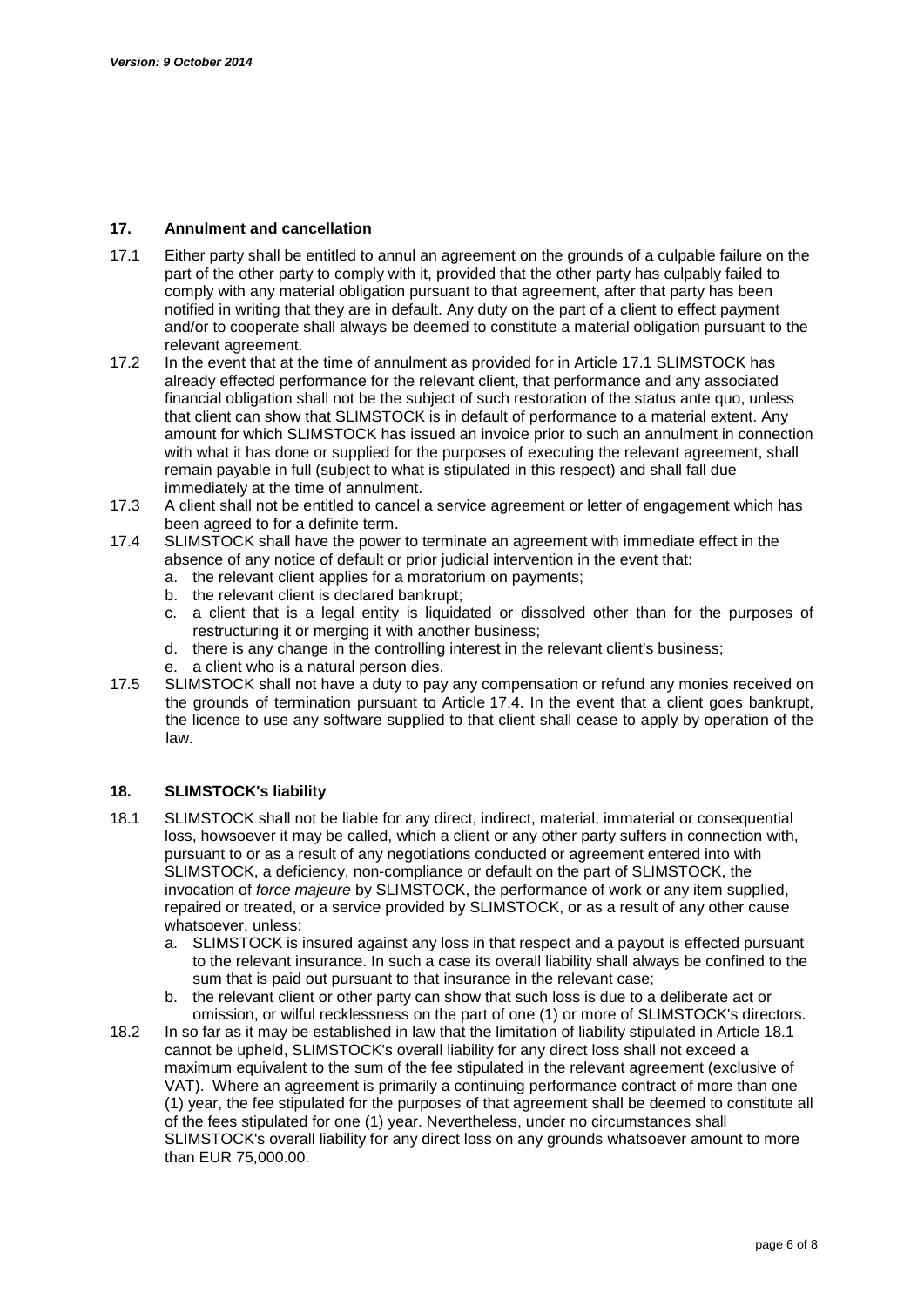- 18.3 SLIMSTOCK shall not be liable for any indirect or consequential loss, loss of earnings, foregone savings, impaired goodwill, any loss due to a disruption of business or as a result of any claim made by a client's customer. SLIMSTOCK shall also not be liable for the corruption, destruction or loss of any data or documents.
- 18.4 Unless SLIMSTOCK is unable to comply on a permanent basis, it shall only be liable on the grounds of a culpable failure to comply with an agreement, provided that the relevant client immediately notifies SLIMSTOCK in writing that it is in default, stipulating a reasonable period of time within which to remedy such default, and SLIMSTOCK also culpably fails to comply with its duties after that deadline. Such notice of default shall provide as comprehensive and as detailed a description as possible of that non-compliance, so as to afford SLIMSTOCK an opportunity to respond appropriately.
- 18.5 The existence of any entitlement to compensation shall always be conditional on the relevant client notifying SLIMSTOCK of any loss in writing as soon as possible after it occurs.
- 18.6 The provisions of this article as well as any other limitation or exclusion of liability stipulated in this agreement shall also apply to the benefit of any person (or legal entity) that SLIMSTOCK engages for the purposes of executing this agreement.

#### **19.** *Force majeure*

- 19.1 The relevant party shall not have a duty to comply with any obligation in the event that it is prevented from doing so due to *force majeure*.
- 19.2 Where a situation of *force majeure* lasts for longer than ninety (90) days, either party shall be entitled to cancel the relevant agreement. Settlement shall be effected in proportion to whatever performance has already occurred pursuant to the relevant agreement without the parties being otherwise indebted to each other.

#### **20. Variations and additional work**

- 20.1 In the event that SLIMSTOCK performs any work or effects performance beyond the nature or scope of the agreed work and/or performance at the request of the relevant client or with the latter's prior consent, that client shall pay for such work or performance based on SLIMSTOCK's price list, which shall be communicated to the client when the latter first requests this. SLIMSTOCK shall not have a duty to heed such a request and may require that a separate written agreement be concluded for that purpose.
- 20.2 Under no circumstances shall the fact that additional work occurs while an agreement is being executed constitute grounds for the cancellation or annulment of that agreement.
- 20.3 In so far as a fixed fee is agreed on for the provision of any services, if so requested, SLIMSTOCK shall inform the relevant client in writing of the financial implications of any additional work or performance as provided for in this article.

# **21. Assignment of rights and duties**

- 21.1 SLIMSTOCK shall be permitted to engage any other party for the purposes of ensuring full and proper compliance with its duties pursuant to any agreement existing between the parties.
- 21.2 SLIMSTOCK shall be entitled to assign its rights and duties vis-à-vis a client to any other party.
- 21.3 A client shall not be permitted to assign their rights and/or duties pursuant to an agreement to any other party without SLIMSTOCK's prior written consent.